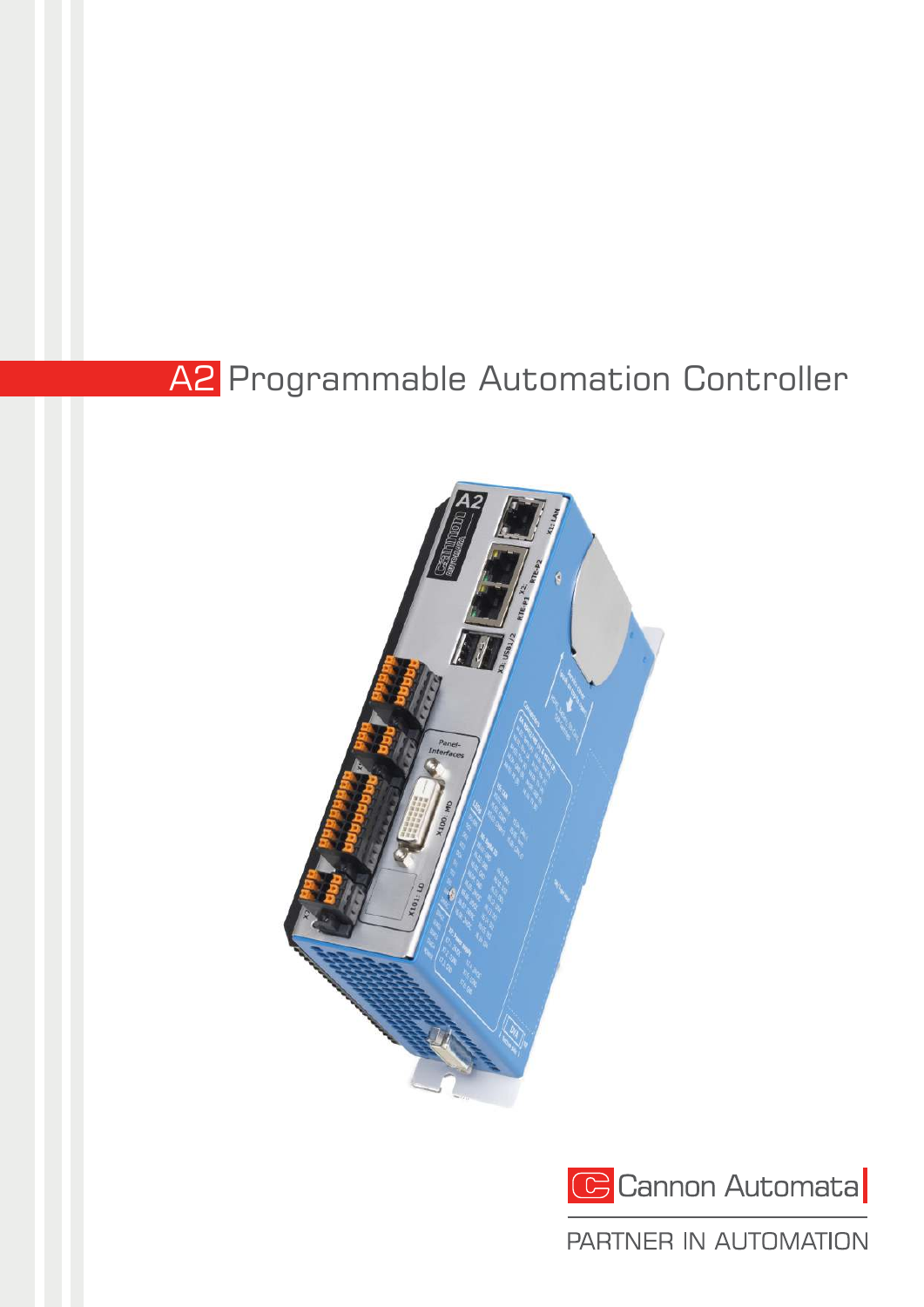# fast • versatile • compact

### Box-PC with Real-time Ethernet Master and innovativ Panel Interface

- Intel® Atom™ to Core™-i CPUs
- **EtherCAT®** or Sercos® Master Interface, CAN
- XD- or DVA Panel Interface for L1/C1 Panels
- CODESYS IEC 61131-3

**»**





Digital IOs



The A2-PAC device family combines the advantages of a PC-based controller with the typical characteristics of a PLC and a motion controller.

Powerful Intel® Atom™ Multi-Core and Core™-i CPUs allow the realization of the most demanding control and visualization applications.

Ready for Industry 4.0 - various communication interfaces, supported by standardized protocols and functional libraries, enable easy integration into SmartFactory structures.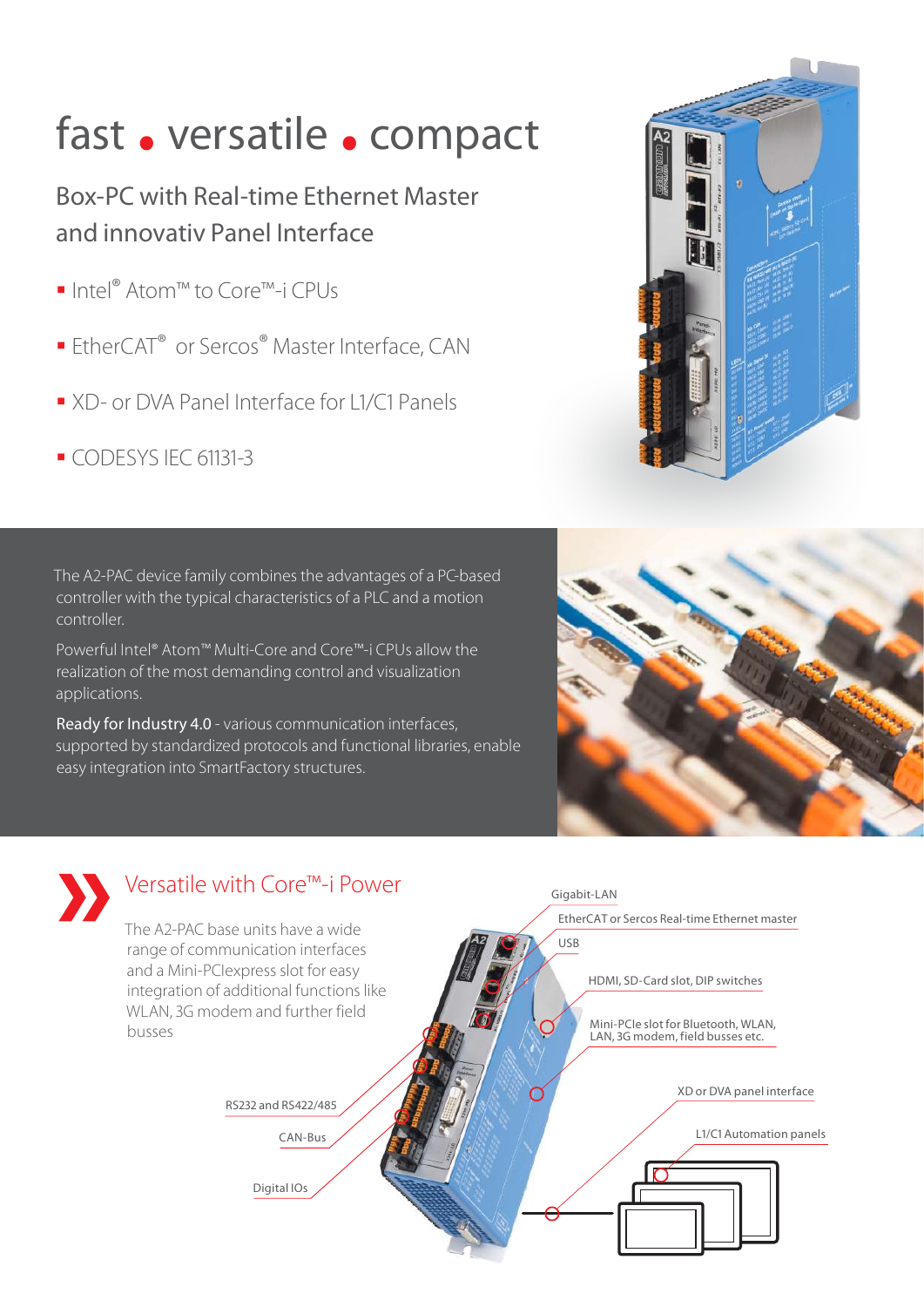

### Control and Visualization

The A2-PAC base units are programmed with CODESYS in the common IEC 61131-3 languages. This proven engineering tool is also used to create



visualizations. The integrated OPC-UA server allows ERP, MES and SCADA systems the access to application data and serves as an interface for M2M communication.

Qt is available for the realization of graphical user interfaces. This graphics library can be used in combination with CODESYS PLC programs or applications programmed in C/C ++.







### **»** A2-PAC - Standalone or as System Unit for L1/C1 Automation Panels



A2-PAC with DVA Panel Interface





The XD panel interface enables remote operation of the L1/C1 panels connected to A2-PAC base units. Video, touch-screen, USB, IO and power supply are transmitted over a single, up to 100 meter long standard Cat.6 cable. The DVA panel interface is available for distances of up to 5 meters. Both interfaces are independent of operating system and software.

> XD Panel Interface (max. 100 meters)







In addition to the standalone version for mounting in electric cabinets, the A2-PAC base unit is also available as a system unit for L1/C1 automation panels. In this combination, the A2-PAC can be used as Touch-PLC. The xA system unit is simply mounted on the back of the panel. Display, touchscreen, USB and power supply are routed over a standardized mechanical and electrical interface.